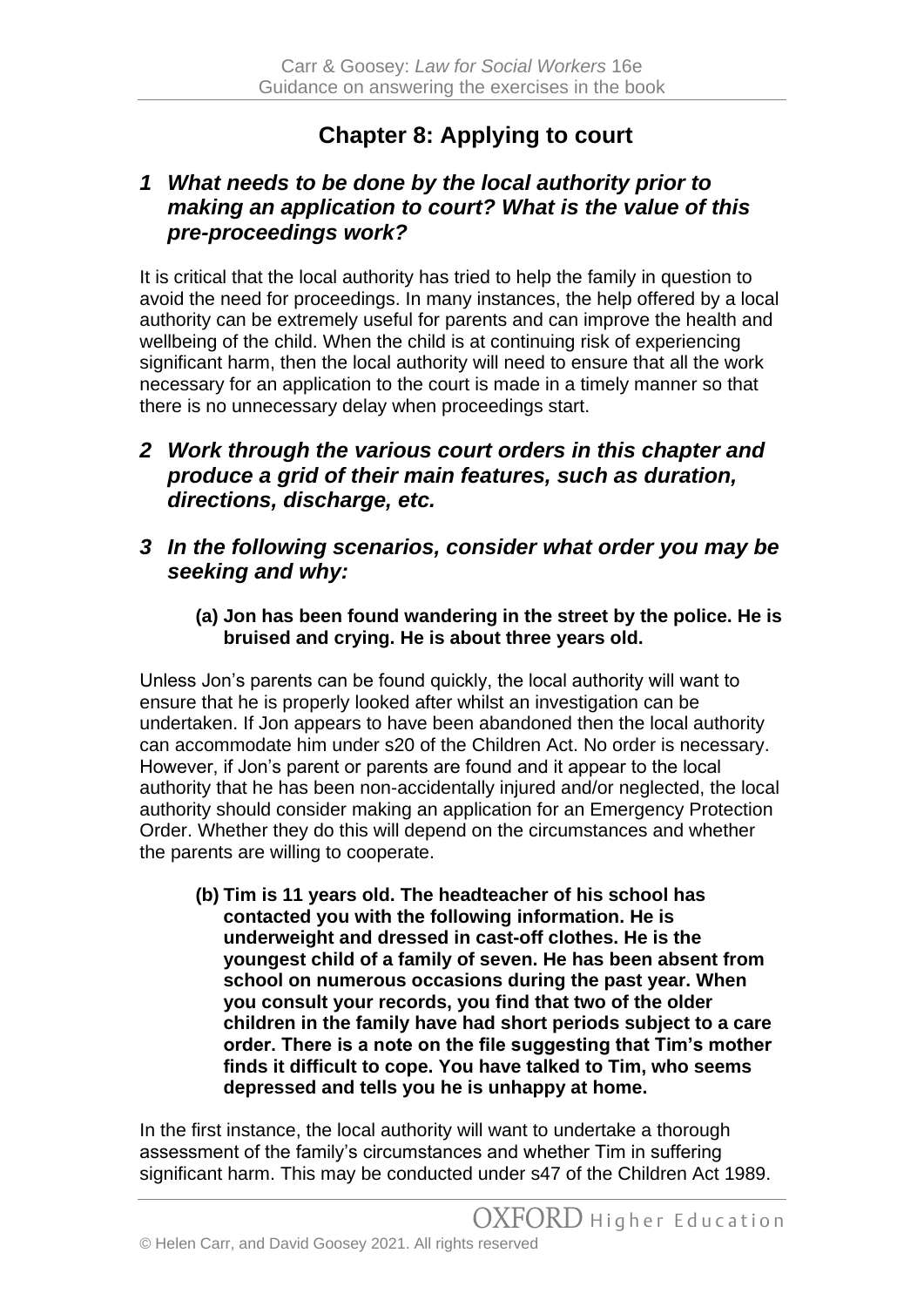If matters do suggest that he has suffered significant harm or is at risk of suffering significant harm, then the local authority may decide to initiate care proceedings.

**(c) Lizzie has serious drug addiction problems. She has tried to stop her drug abuse but frequently relapses. Her children, who are aged five and nine, are neglected. You suspect that in the long term the children would progress better with a foster placement.**

In the first instance, the local authority will want to undertake a thorough assessment of the family's circumstances and whether the children are suffering significant harm. This may be conducted under s47 of the Children Act 1989. If matters do suggest that they have suffered significant harm or is at risk of suffering significant harm, then the local authority may decide to initiate care proceedings.

## *4 Sarah is the subject of an emergency protection order. What are your responsibilities to Sarah and her parents during the period of the order?*

S44 of the Children Act states:

- (4) Where an emergency protection order is in force with respect to a child the applicants—
	- (a) shall only exercise the power given by virtue of subsection (4)(b) in order to safeguard the welfare of the child;

(b) shall take, and shall only take, such action in meeting his parental responsibility for the child as is reasonably required to safeguard or promote the welfare of the child (having regard in particular to the duration of the order);

The emergency protection order may be granted for a period of up to an initial eight days, extendable, once only, for a period of up to a further seven days s. 45. These are the maximum periods allowed. It may well be that the court will decide that the order should last for a shorter period.

It is important to keep the parents informed about Sarah and what action the local authority decides is necessary once the duration of the order ceases.

## *5 Paula's child, Ian, is subject to a care order and has been placed with a foster family for the past six years. Ian has told Paula that he is unhappy in his placement. Paula would like to apply for the discharge of the care order. How does she go about this?*

It would be best for Paula to seek legal advice and representation in the first instance. She can make an application to the court for the care Order to be